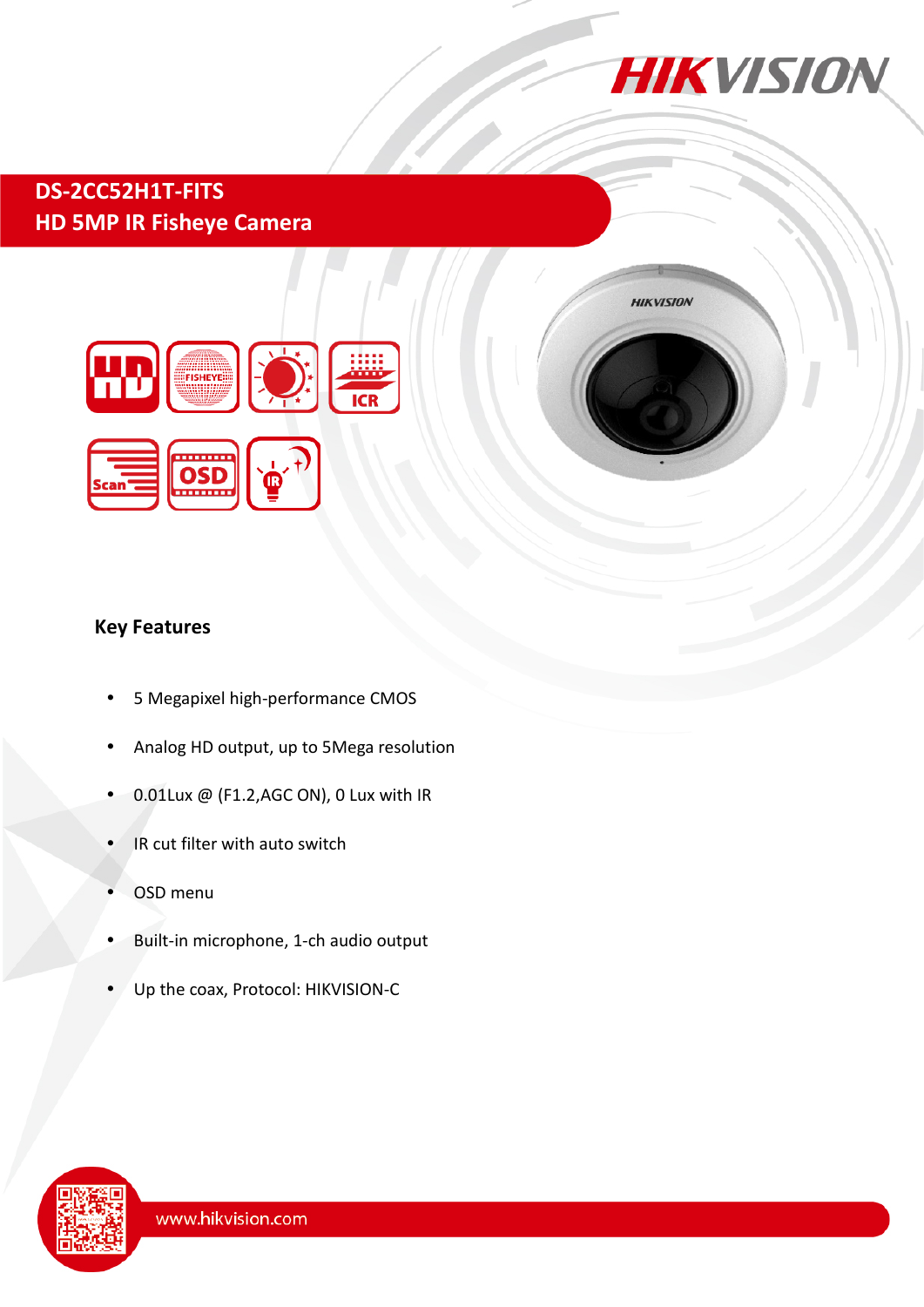

# **Specifications**

| <b>Model</b>                        | DS-2CC52H1T-FITS                                                                          |
|-------------------------------------|-------------------------------------------------------------------------------------------|
| Camera                              |                                                                                           |
| Image Sensor                        | 5Mega Progressive Scan CMOS                                                               |
| <b>Effective Pixels</b>             | 2592(H)×1944(V)                                                                           |
| Min. illumination                   | 0.01 Lux @ (F1.2,AGC ON), 0 Lux with IR                                                   |
| <b>Shutter Time</b>                 | 1/12.5s to 1/20,000s                                                                      |
| Lens                                | 1.1 <sub>mm</sub>                                                                         |
| Horizontal Field of View            | 186°                                                                                      |
| Lens Mount                          | M12                                                                                       |
| Day & Night                         | <b>ICR</b>                                                                                |
| Angle Adjustment                    | Pan: 0°-30°; Tilt: 0°; Rotate: 0°                                                         |
| Synchronization                     | Internal Synchronization                                                                  |
| Video Frame Rate                    | 5Mega@12.5fps                                                                             |
| HD Video Output                     | 1-ch BNC Output                                                                           |
| Audio In                            | <b>Built-in Mic</b>                                                                       |
| Audio Out                           | 1-ch, BNC Output, (Output Impedance: 1ΚΩ)                                                 |
| Menu                                |                                                                                           |
| Mounting Type                       | Ceiling/Wall                                                                              |
| Ceiling Mounting Display<br>Mode    | Default, Panorama, 4 PTZ, Fisheye & 3 PTZ, Annular, Mini-fisheye & 1 PTZ, Annular & 2 PTZ |
| Wall<br>Mounting<br>Display<br>Mode | Default, Panorama, 4 PTZ, Fisheye & 3 PTZ, Panorama & 3 PTZ                               |
| D/N Mode                            | Color/BW/AUTO                                                                             |
| Functions                           | Brightness, Contrast, Saturation                                                          |
| <b>General</b>                      |                                                                                           |
| <b>Operating Conditions</b>         | -20 °C to 60 °C (-4 °F to 140 °F), Humidity 90% or less (non-condensing)                  |
| Power Supply                        | DC12V±15%                                                                                 |
| Power Consumption                   | 5.5W MAX                                                                                  |
| IR Range                            | 10-20m                                                                                    |
| Communication                       | Up the coax, Protocol: HIKVISION-C                                                        |
| Dimensions                          | Φ120.4mm×54.5mm (Φ4.74"×2.14")                                                            |
| Weight                              | Approx. 350g (0.77lb)                                                                     |